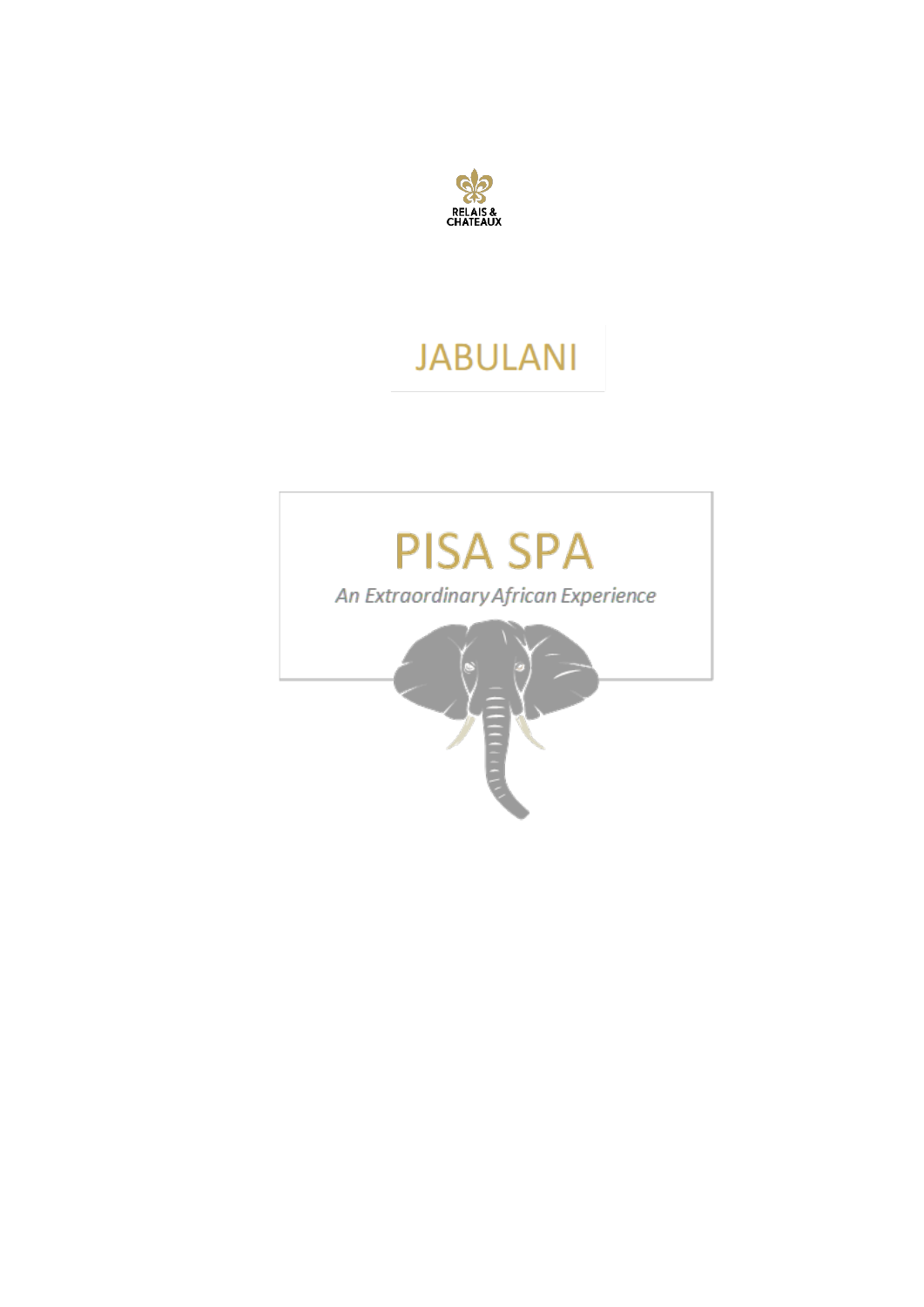# **Kalahari "ancient desert secrets by Carina Franck'**

## HANDS & FEET TREATMENTS

## **Timisa Hand & Foot Treatment R450** – **60 min**

Unwind with this relaxing hand and foot treatment. Buff away the dry skin with salt from the saltpans of the Kalahari Desert. Your feet will feel moisturised and hydrated, ready for another journey. Enjoy the soothing experience where your hands and arms will be exfoliated and massaged to leave your skin refreshed and smoothed.

# **Klaserie River Stone Foot Massage & Pedicure R500** – **60 min**

A Luxurious massage with warm river stones to soothe your tired feet. The treatment includes a mineral salt foot soak, sugar foot scrub & African clay mask. The relaxing journey is ending with a rich nourishing balm that will leave your feet nourished with a subtle glow.

## **Mambo Hand Treatment R550** –**60 min**

Experience the lavish feeling of a relaxing sugar buff and massage oil on your hands. The finely crushed sugar and Grape seed oil will polish your skin to perfection and will leave your hands ultra-nourished and hydrated. The African hand mask leaves your hands rejuvenated and refreshed.

# NECK, BACK & SHOULDER MASSAGE

## **Bubi Hot Stone Back and Neck Massage R600** – **60min**

Let the stress and worries flow away as we massage your tense neck, shoulders and back. The warm river stones and Grape seed oil will release muscle stiffness and leave you relaxed and refreshed.

**Kumbura Back and Neck Massage R430 – 30min R500 –60min** This is a deeply relaxing massage therapy with sun-baked calabashes from the Kalahari Desert. The gentle round body of the calabash releases muscle stiffness in your back and will have a deeply relaxing effect on body and mind.

# FULL BODY MASSAGE

**Pisa Rolling Sand Dune Full Body Massage R750** –**60min R900**–**90min** Experience a deeply relaxing massage with rolling invigorating arm movement over your complete body. The fragrant massage oil will calm your senses and leave your body nourished, hydrated and deeply relaxed.

**Sebakwe African River Stone Full Body Massage R950** –**60min R1100** –**90min** This ancient body treatment uses the therapeutic heat from stones that is slowly released into the muscle for a deeply relaxing distressing experience. Small, warm stones are placed on your back while warm, luxurious oils are massaged deeply into the body for a deep relaxation experience.

**Zindoga African Cocoon Candle Massage R750** –**60min**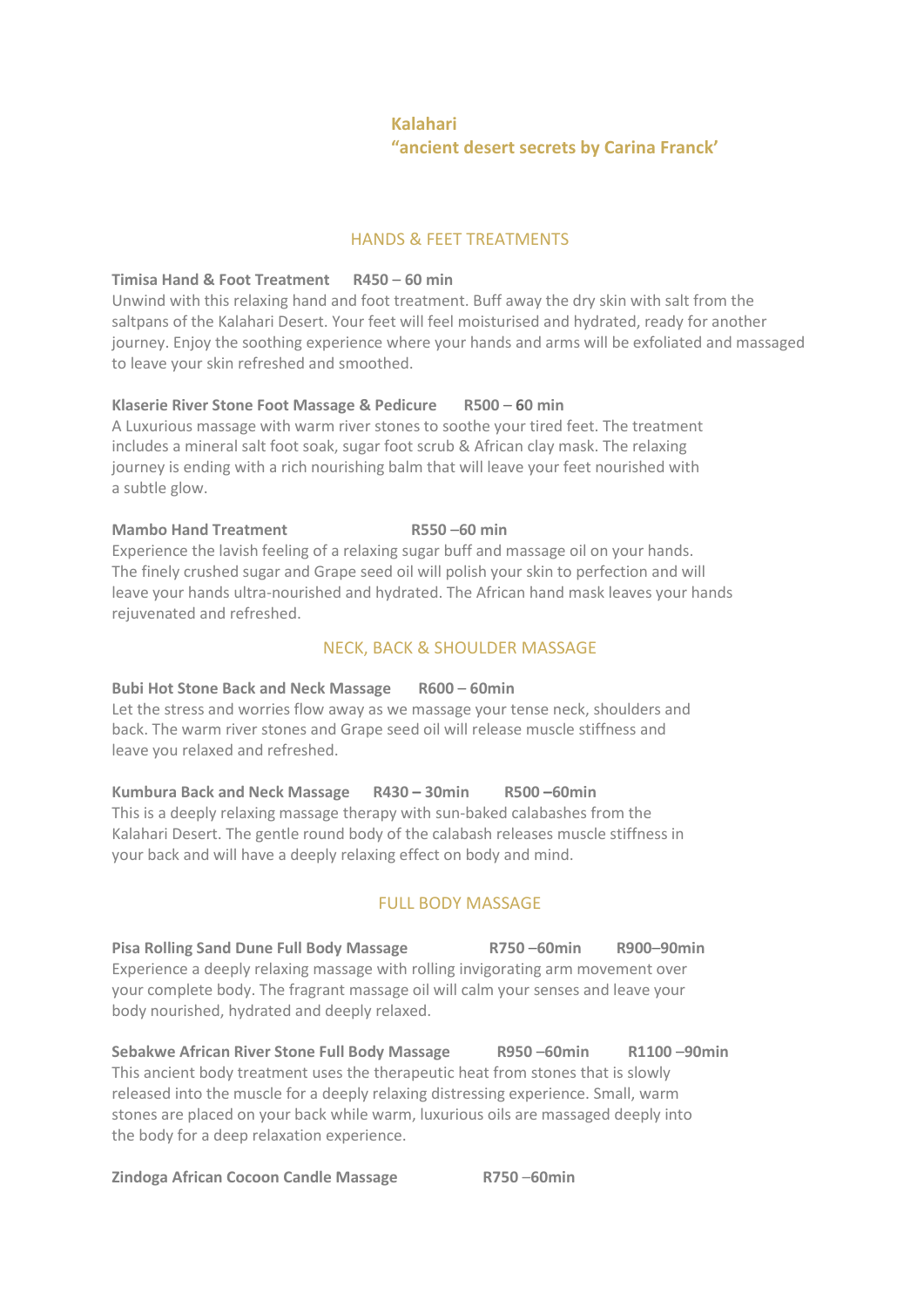Experience the warm sensation of our fragrant botanical massage candle. The natural oil blend will cocoon your body and leave it enriched and nourished. This therapeutic treatment will deeply relax your sole and senses.

## **Jabulani Calabash Full Body Massage R750** –**60min R850** –**90min**

This is a deeply relaxing massage therapy with sun-baked calabashes from the Kalahari Desert. The gentle round body of the calabash releases muscle stiffness and leave you with a deeply relaxing effect on body and mind.

# SKINCARE TREATMENTS

#### **Khanyisa Appetizer Facial 30 Min - R550.00**

This facial will improve circulation and will leave the skin well exfoliated, brighter and hydrated. This treatment is suitable for all skin conditions.

#### **Somopani Cleansing and Purifying Facial 60 min - R900.00**

The ideal start for purifying the skin, activating its metabolism and enabling the skin to benefit from deeper treatment.

### **Tokwe Anti-Aging Facial 60 Min - R950.00**

Nourishing the skin, this facial helps delay skin aging. Provides long-lasting hydration, smooth's fine lines and wrinkles and softens the complexion for a balanced tone. Mature skin, Dry to very dry skin

### **Lundi Time To Hydrate Facial 60 Min - R950.00**

Achieving a balanced level of consistent moisture is essential for maintaining healthy skin. This facial will hydrate and balance the complexion. It locks in moisture for a supple feel and fresh look. Ages

#### PISA SPA PACKAGES

**Exclusive Spa Getaway** Pisa Rolling Sand Dune Full Body Massage With African Body Mud Wrap Or Hydrating Aloe Ferox Gel Wrap 90min R1050

## **Sounds of Africa**

Back and Neck Massage With African Back Mud Wrap Or Hydrating Aloe Ferox Gel Wrap 60min R680

#### **African Journey**

Khanyisa Appetizer Facial With African Body Mud Wrap